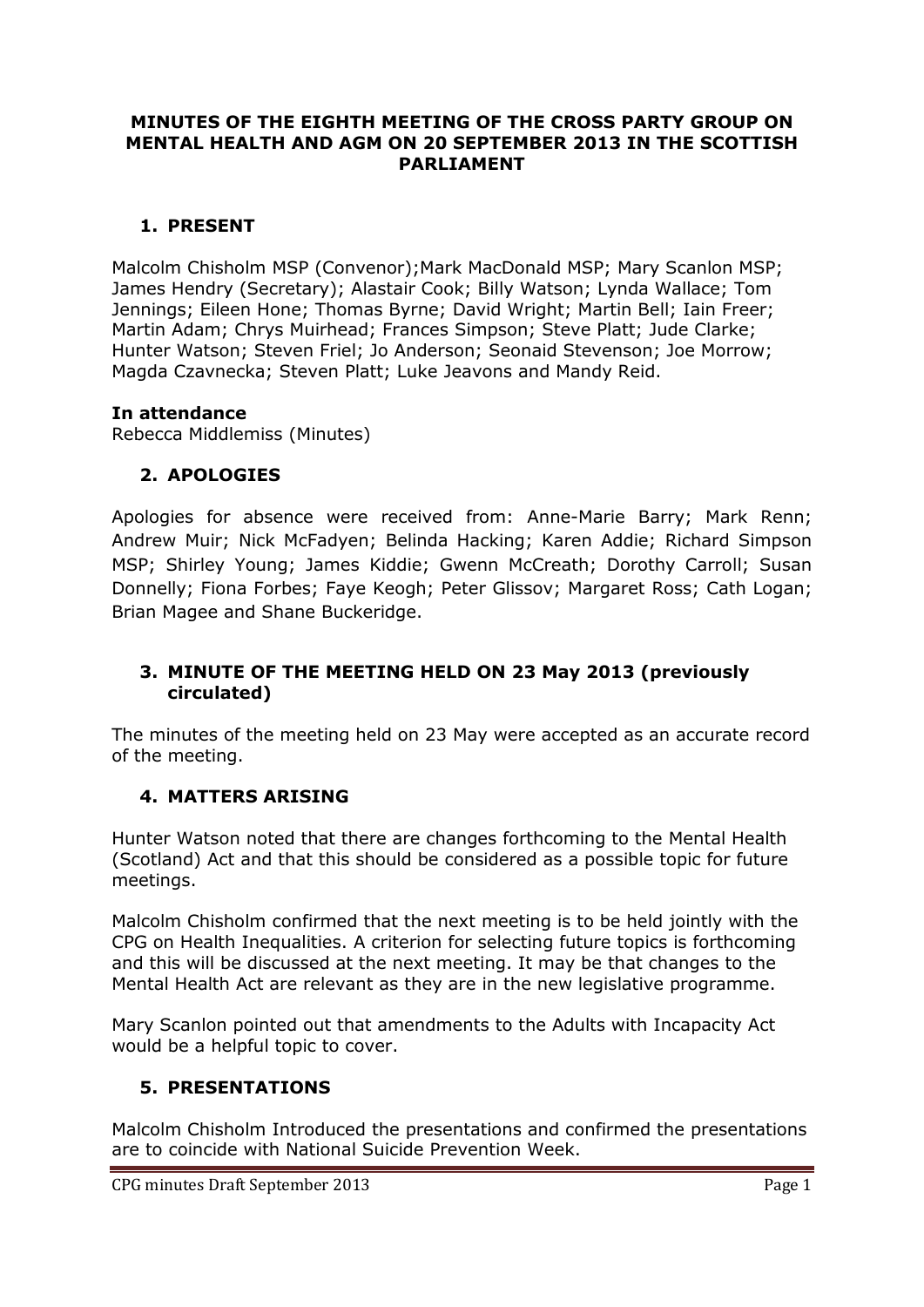"Two Too Many" – Campaign on Suicide Prevention run by the Scottish Association for Mental Health. The speakers were Mr Billy Watson (Chief Executive, SAMH) and Lynda Wallace.

The presentation given by Billy Watson is attached.

Lynda Wallace gave a presentation detailing the experiences that she and her family had when her son Craig committed suicide in 2011.

Following the presentations Malcolm Chisholm thanked both speakers for contributions which were informative and comprehensive. He then invited comments from the group.

Jude Clarke stated that it had been a privilege to hear Lynda speak and pointed out that there can be issues of confidentiality around young people who have suicidal thoughts and whether GPs should reveal information to parents. There are also issues around support given to families.

Billy Watson confirmed that there is lots of information available to families. Much of the information given out would be signposting people to other organisations and he recognises there is a need to ensure that the capacity is there for support to be provided. Thus far developments have been largely policy driven and in future the delivery of support needs to be more collaborative and there is a need to improve the dissemination of information. On issues around confidentiality patients can ask for information to be shared. The critical incident review into Craig's treatment recognised that there had been a lack of reading of case notes and that open discussions in hospital would have prevented this. This is a message that needs to get across to health professionals.

Lynda Wallace noted that confirmed that Craig had been on a waiting list for Cognitive Behavioural Therapy but that none had come up and that secondary care cannot refer patients to psychological therapy from acute therapy. When in the family room at the hospital a nurse had put post it notes with information for support services on the table and walked away, this had caused the family much anger and frustration.

Mary Scanlon commented that this issue has been on the agenda for a long time and the she is dismayed at the lack of support that was given and that their experience of Choose Life had not been good. Mary Scanlon went on to ask if there has been a 17% reduction in suicide rates and how do rates in Scotland compare with other countries.

Billy Watson confirmed that Northern Ireland now has the worst suicide rates and that Scotland, on average is now in line with European levels.

Steven Platt confirmed that Scotland until last year had the highest suicide rate in the UK and that this has now been taken over by Northern Ireland. Europe wide Scotland is now average but England and Wales are both much lower than average.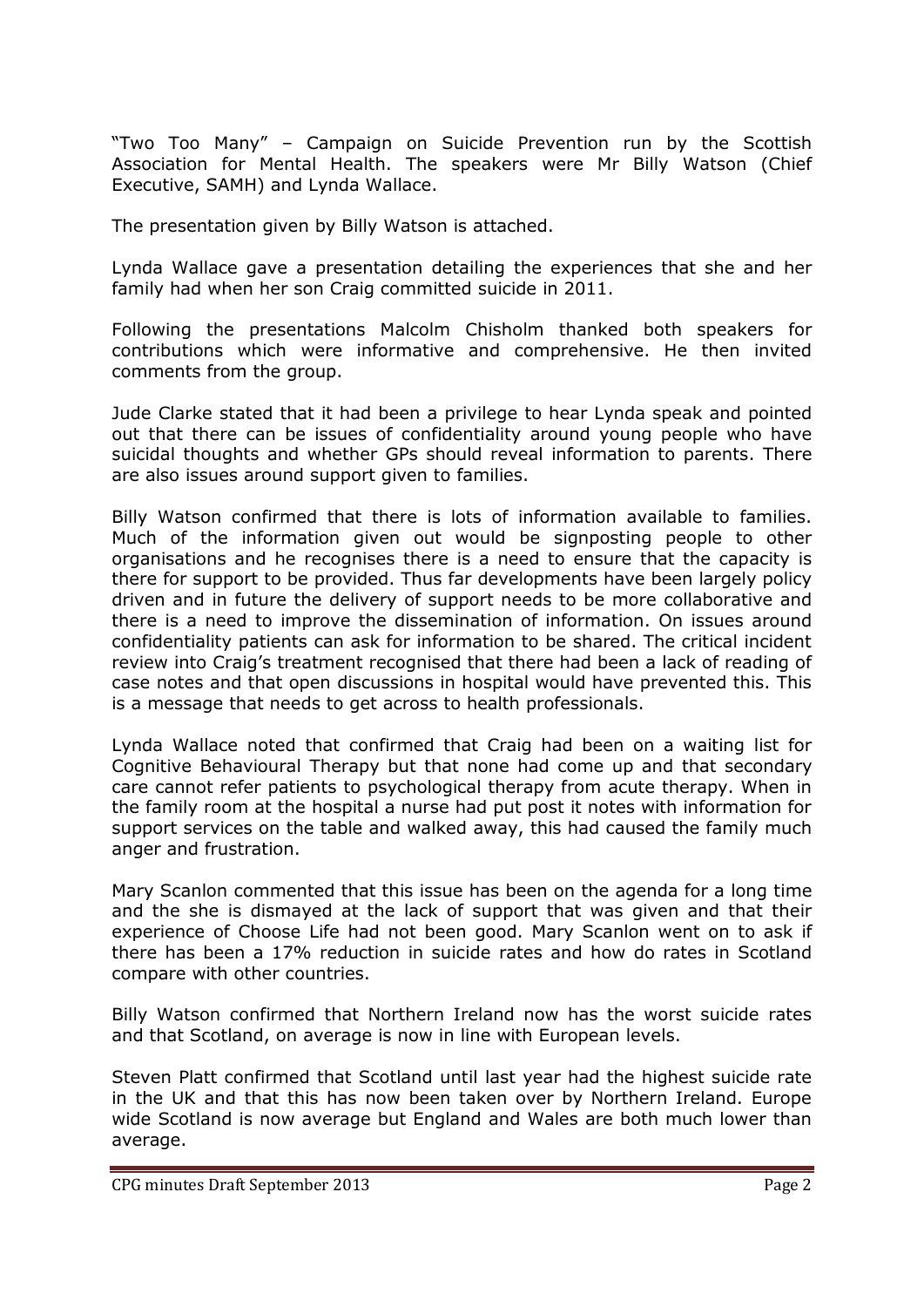On the presentation by LW SP noted that what she was describing when talking about her son was someone who was severely depressed and asked whether the GP had suggested some kind of pharmacological treatment. He noted that it is unlikely the CBT would have been of benefit without this. Treatment in general is sub-optimal and that there needs to be a focus on early intervention.

Lynda Wallace confirmed that Craig had been started on Citalapram two weeks before his death.

Steven Platt asked Billy Watson what the target groups for the campaign were. He noted that the focus of that campaign had been ABC-1 even though suicide is higher amongst those in lower socio-economic groups and men.

Billy Watson confirmed that the campaign sought to address responders and that the ABC-1 group are more likely to be decision makers in the house and pick up on changes in behaviours. The campaign target audience was communities and was designed to initiate a community response. There are plans to start a campaign focussed on lower socio-economic groups and men and this will be rolled out in the next 3-4 years.

Chrys Muirhead commented that she has three sons who have all been through the psychiatric system all of whom have encountered problems with a diagnosis. CM asked BW what money had been raised through the campaign and noted that many of Lynda Wallace's points were about the system and the campaign should encourage improvement.

Billy Watson confirmed that the cost of the campaign was £200,000, there were 12,000 potential donors identified but that this was not intended to be a fund raising campaign.

Joe Morrow thanked Lynda Wallace and Billy Watson for their presentations and commented that this is important work at a political and social level. The task ahead is really about the history of mental health services provision and he very much welcomed the opportunity to debate these issues. What is required is an open forum where messages can go out to a wider audience.

Hunter Watson commented that there are scales of depression and that in this kind of situation the appropriate questions are not being asked.

Linda Wallace responded that in the Critical Incident Review it was reported that two mental health assessments were started and not completed.

James Hendry thanked Lynda Wallace for coming and for sharing her story. As someone who is responsible for managing and providing mental health services hearing of the family's experiences had been deeply uncomfortable. JH confirmed that Critical Incident Reviews and Fatal Accident Inquiries do have an effect on organisations and the individuals involved. The question is where to go from here, is it about awareness or is it about interventions.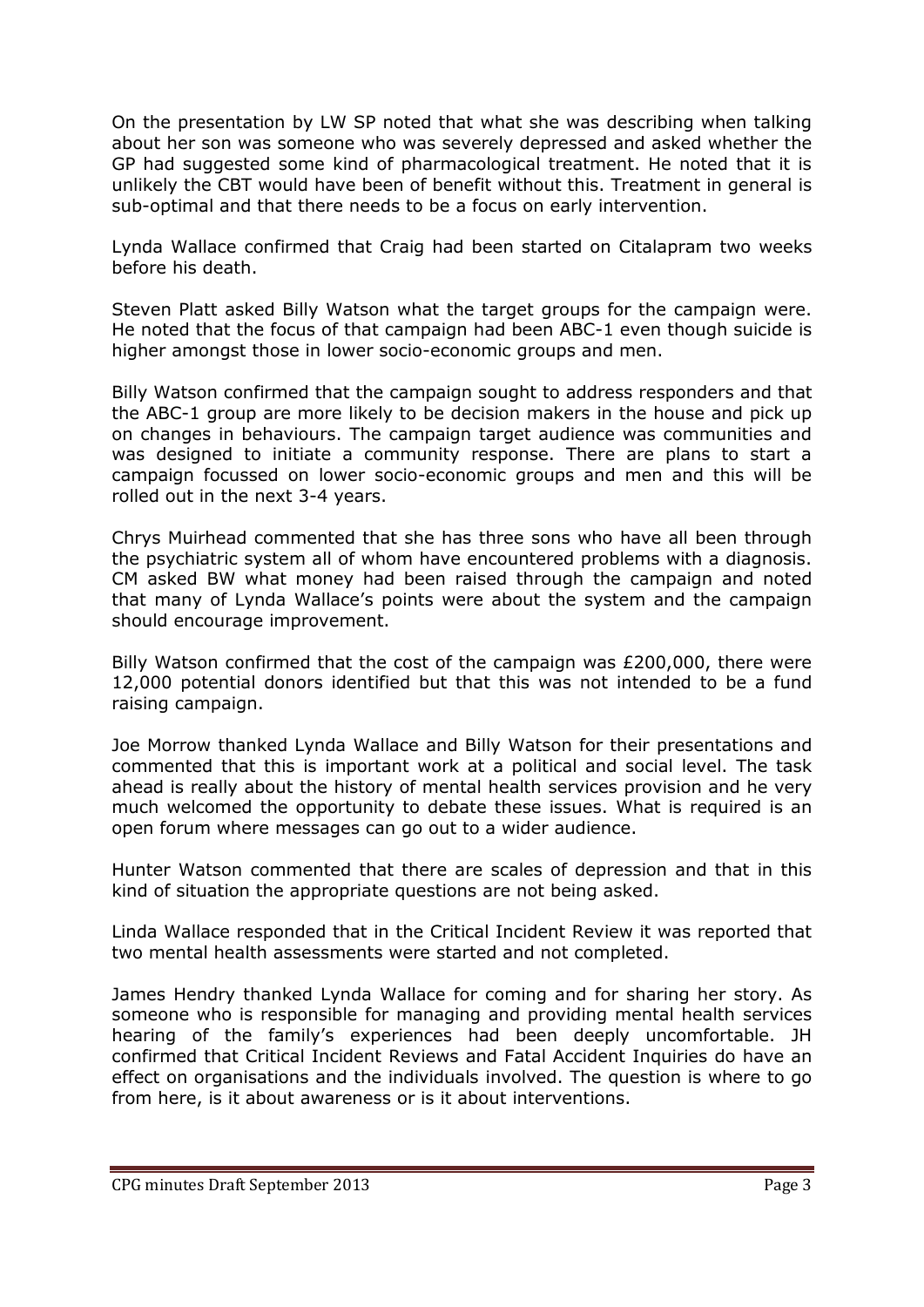Billy Watson commented that there is a policy report forthcoming from the Scottish Government Suicide Prevention Strategy Group and that this will determine where the support goes. He noted that the Government don't have all the answers, they don't own this issue and that communities and individuals also own the issue. Efforts need to be coordinated and funded. He recommended that the group should make time to review the publication.

Mark McDonald MSP commented that he is one of the younger people in the room but that he and a number of others his age have been affected by suicide and experienced loss. He noted that there have been reductions but that the numbers are still very prevalent. The Health and Sport Committee have been holding an enquiry to look at health inequalities and this issue fits in to that agenda. Income inequalities and links to improving the lives of people in general apply across all income groups and this issue should be fed in to that.

Malcolm Chisholm confirmed that the next meeting of the group is to be held jointly with the Cross Party Group on Health Inequalities.

David Wright commented that he had been struck and moved by his involvement in a recent missing person's campaign. His experience was that the compassion and interest in this issue are high and he commended the SAMH campaign.

Jude Clarke commented that it seems that the issue is that mental health services are too hung up on diagnosis. There could be an assets approach where mental wellbeing is not just about a diagnosis.

# **6. ANNUAL GENERAL MEETING AND ELECTION OF OFFICE BEARERS**

The Minutes of the previous AGM held in September 2012 were accepted as accurate. Malcolm Chisholm will continue as Convener of the group. Mary Scanlon MSP and Mark Mc Donald MSP were elected as Co-Conveners of the group. The Royal College of Psychiatrists will continue to provide the Secretariat for the group.

# **7. REQUESTS FROM ORGANISATIONS TO JOIN THE GROUP**

The group approved the membership of Scottish Health Action on Alcohol Problems and Roshni.

Hunter Watson commented that the group Psychiatric Rights Scotland would like to be recognised as formal members.

# **8. ANY OTHER COMPETENT BUSINESS**

Mary Scanlon suggested that possible future topic for the group could be to invite Alex Neil MSP and look at getting in to work and remaining in work. People who get in to work have less contact with mental health services.